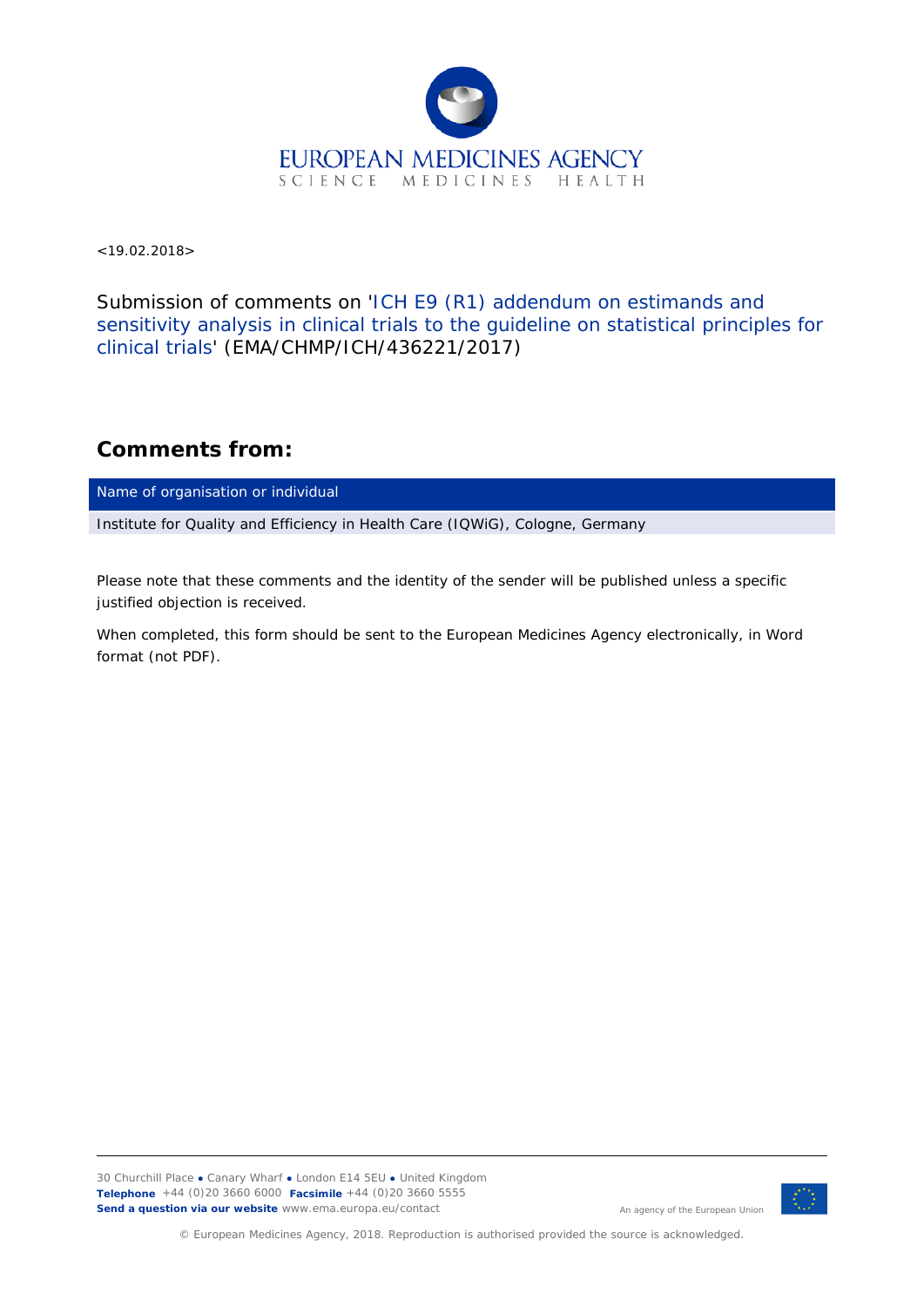## **1. General comments**

| Stakeholder number                 | General comment (if any)                                                                                                                                                                                                                                                                                                                                                                                                                                                                                                                                                                                                                                                                                                                                                                                                                                                                                                                                                                                                                                                                                                                                                                                                                                                                                                                                                  | Outcome (if applicable)         |
|------------------------------------|---------------------------------------------------------------------------------------------------------------------------------------------------------------------------------------------------------------------------------------------------------------------------------------------------------------------------------------------------------------------------------------------------------------------------------------------------------------------------------------------------------------------------------------------------------------------------------------------------------------------------------------------------------------------------------------------------------------------------------------------------------------------------------------------------------------------------------------------------------------------------------------------------------------------------------------------------------------------------------------------------------------------------------------------------------------------------------------------------------------------------------------------------------------------------------------------------------------------------------------------------------------------------------------------------------------------------------------------------------------------------|---------------------------------|
| (To be completed by the<br>Agency) |                                                                                                                                                                                                                                                                                                                                                                                                                                                                                                                                                                                                                                                                                                                                                                                                                                                                                                                                                                                                                                                                                                                                                                                                                                                                                                                                                                           | (To be completed by the Agency) |
|                                    | IQWIG appreciates the opportunity to comment on the<br>draft guideline.<br>The new ICH E9 (R1) addendum on estimands and<br>sensitivity analysis represents a mixture of useful<br>clarifications, trivial explanations (neglecting well-known<br>approaches of evidence-based medicine), and a number<br>of critical issues.<br>From a Health Technology Assessment (HTA) point of<br>view, some of the listed estimands are not relevant and<br>cannot be estimated in an unbiased manner. By<br>suggesting these five different strategies without<br>clarifying which of them would be a general or minimum<br>requirement and which of them might only be used as<br>sensitivity analyses or in special situations, the<br>addendum weakens the requirement of robust analyses<br>for regulatory decision-making.<br>In addition, for HTA it is essential that data collection for<br>all endpoints is carried out for all patients up to the end<br>of the study. We see the danger that, for example, the<br>"while on treatment" strategy described in this<br>addendum will be used as a justification for refraining<br>from endpoint data collection after discontinuation of the<br>initial treatment and will thus jeopardise the analyses<br>required for HTA. In addition, this is not consistent with<br>the recently adopted "Guideline on evaluation of | 11                              |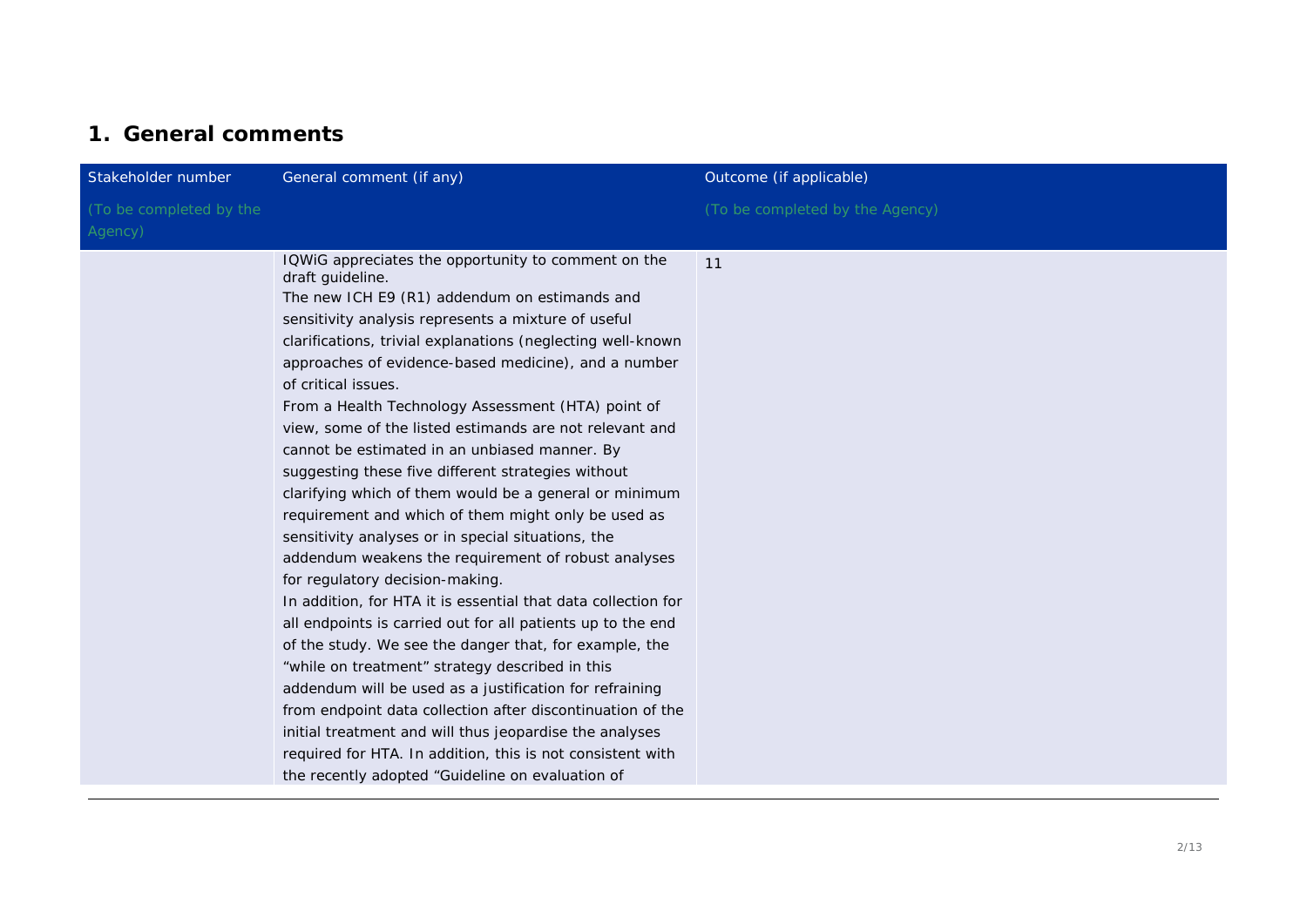| (To be completed by the<br>(To be completed by the Agency)<br>Agency)<br>anticancer medicinal products in man"<br>(EMA/CHMP/205/95 Rev. 5, compare section "Extended<br>safety data collection").<br>We recommend revising the addendum, taking the well-<br>known PICOS approach into account, and avoiding<br>estimands that cannot be estimated without a high risk<br>of bias and that contradict the statistical principles for<br>clinical trials of the ICH E9 guideline.<br>IQWIG strongly supports a revision of the addendum,<br>because only two of the described strategies (treatment<br>policy, composite) should be used in general as the main<br>analysis. The other three strategies (hypothetical,<br>principal stratum, while on treatment) are useful only as<br>a possible supplementary analysis for hypothesis<br>generation or sensitivity analysis in special situations. So<br>far, this does not become clear from the addendum.<br>Therefore, there is the risk that the addendum is<br>considered to be supportive of inappropriate analyses of | Stakeholder number | General comment (if any) | Outcome (if applicable) |
|-------------------------------------------------------------------------------------------------------------------------------------------------------------------------------------------------------------------------------------------------------------------------------------------------------------------------------------------------------------------------------------------------------------------------------------------------------------------------------------------------------------------------------------------------------------------------------------------------------------------------------------------------------------------------------------------------------------------------------------------------------------------------------------------------------------------------------------------------------------------------------------------------------------------------------------------------------------------------------------------------------------------------------------------------------------------------------|--------------------|--------------------------|-------------------------|
|                                                                                                                                                                                                                                                                                                                                                                                                                                                                                                                                                                                                                                                                                                                                                                                                                                                                                                                                                                                                                                                                               |                    |                          |                         |
| clinical trial data.                                                                                                                                                                                                                                                                                                                                                                                                                                                                                                                                                                                                                                                                                                                                                                                                                                                                                                                                                                                                                                                          |                    |                          |                         |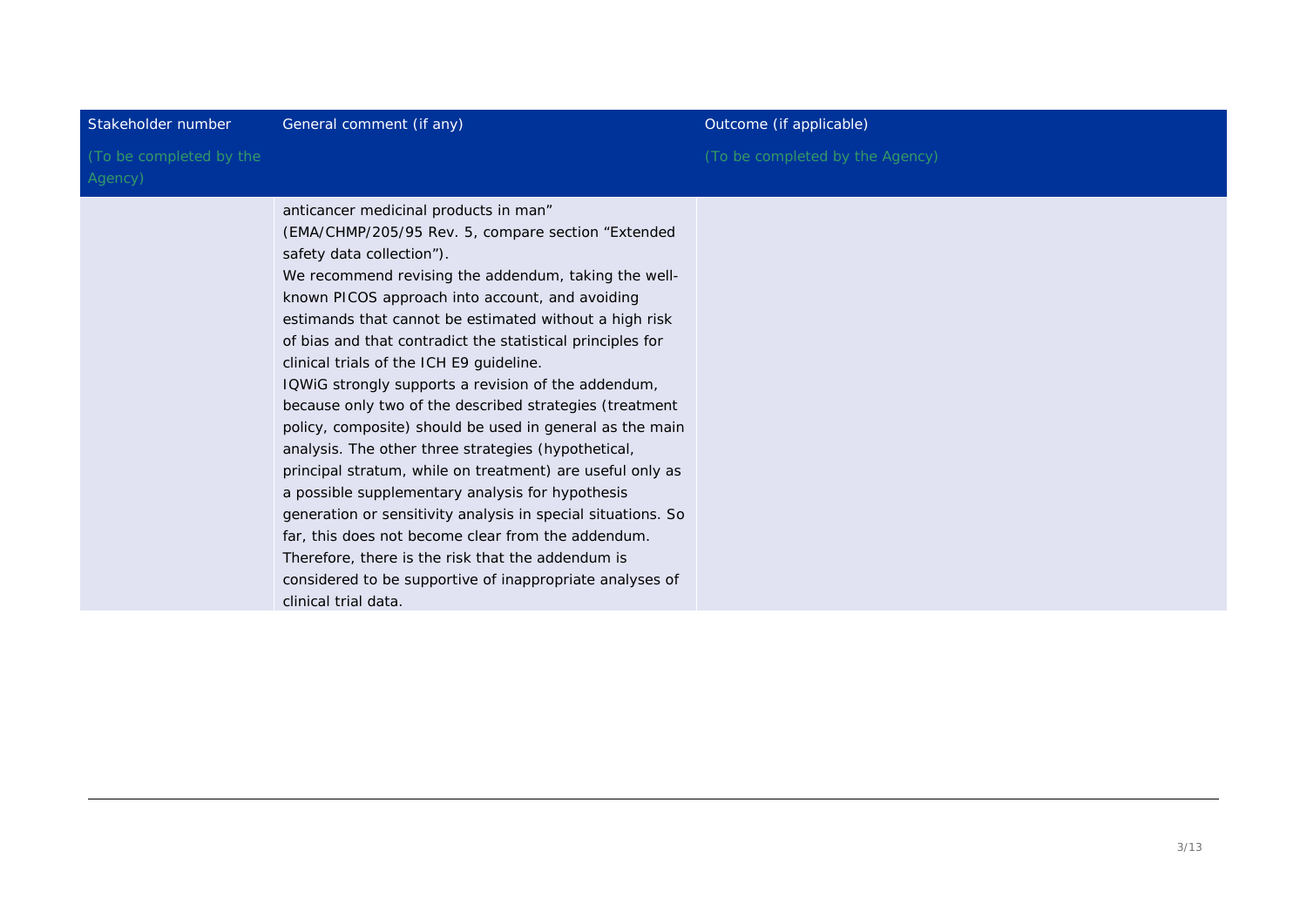## **2. Specific comments on text**

| Line number(s) of  | Stakeholder number  | Comment and rationale; proposed changes                                                                                                                                                                                                                                                                                                                                                                                                                                                                                                                                                                                                | Outcome                         |
|--------------------|---------------------|----------------------------------------------------------------------------------------------------------------------------------------------------------------------------------------------------------------------------------------------------------------------------------------------------------------------------------------------------------------------------------------------------------------------------------------------------------------------------------------------------------------------------------------------------------------------------------------------------------------------------------------|---------------------------------|
| the relevant text  | (To be completed by | (If changes to the wording are suggested, they should be                                                                                                                                                                                                                                                                                                                                                                                                                                                                                                                                                                               | (To be completed by the Agency) |
| (e.g. Lines 20-23) | the Agency)         | highlighted using 'track changes')                                                                                                                                                                                                                                                                                                                                                                                                                                                                                                                                                                                                     |                                 |
| 119-123            |                     | Comment:<br>It is trivial that a clear scientific question is required before<br>parameters are estimated. The well-known PICOS approach<br>(participants, interventions, comparators, outcomes, and<br>study design) should be taken into account. The given series<br>of items on the one hand goes beyond the PICOS approach<br>(handling of intercurrent events and specification of the effect<br>measure), but on the other hand is incomplete (intervention<br>and comparator are missing). Proposed change (if any):<br>The given series of items should build on the well-known<br>PICOS approach with appropriate additions. |                                 |
| 151-157            |                     | Comment:<br>In the given series of items A to D the important items<br>"intervention" and "comparator" are missing.<br>Proposed change (if any):<br>Please add the items "intervention" and "comparator" to the<br>described items A to D.                                                                                                                                                                                                                                                                                                                                                                                             |                                 |
| 210-212            |                     | Comment:<br>It is incorrect that the treatment policy strategy "cannot be<br>implemented when values for the variable after the<br>intercurrent event do not exist for all subjects". For example,<br>imputation techniques can be used to also include subjects<br>with missing data after the intercurrent event.                                                                                                                                                                                                                                                                                                                    |                                 |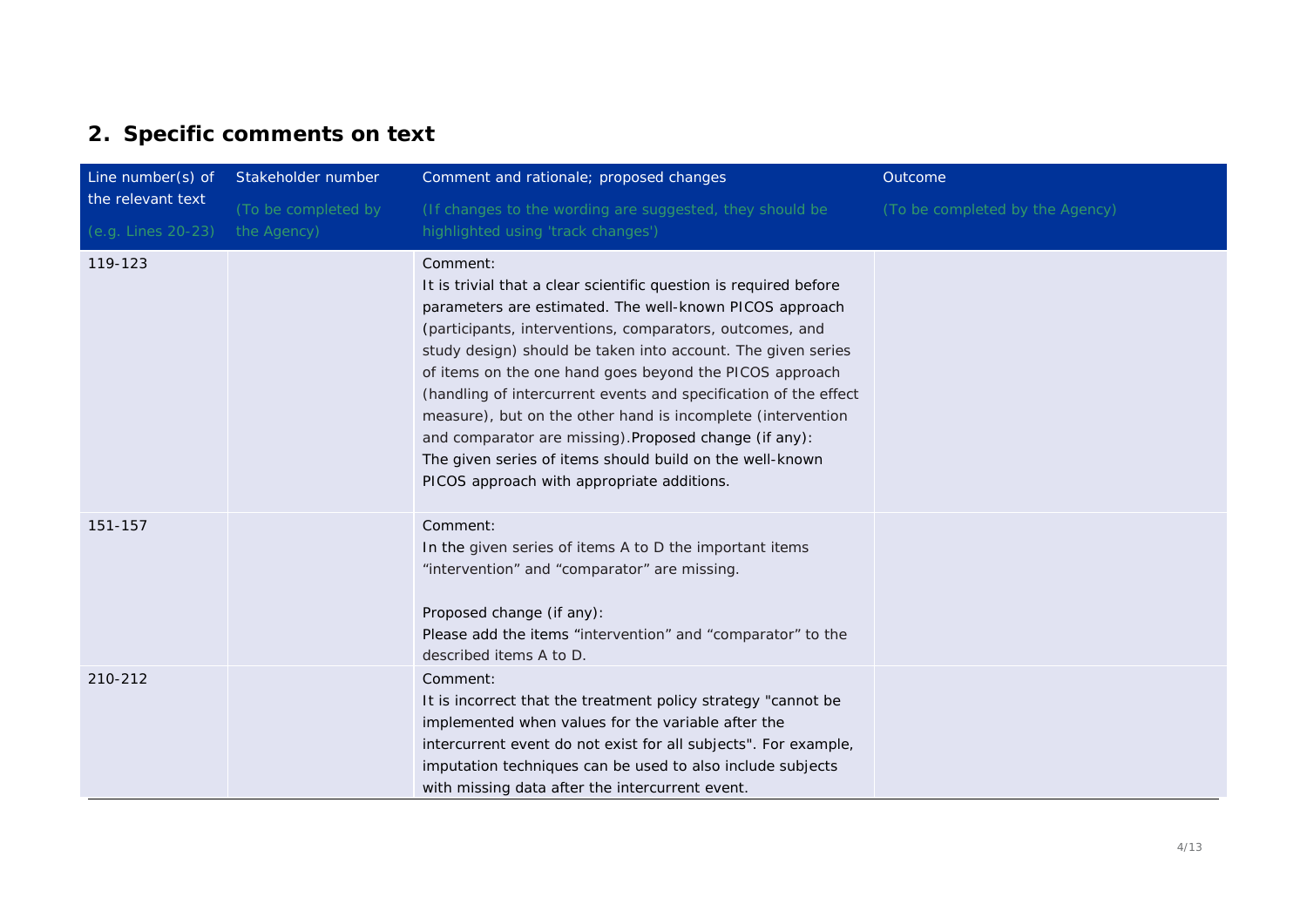| Line number(s) of                       | Stakeholder number                 | Comment and rationale; proposed changes                                                                                                                                                                                                                                                                                                                                                                                                                                                                                                                                                                                                                                                                                                                                                                                                                                                                                                                                                                                | Outcome                         |
|-----------------------------------------|------------------------------------|------------------------------------------------------------------------------------------------------------------------------------------------------------------------------------------------------------------------------------------------------------------------------------------------------------------------------------------------------------------------------------------------------------------------------------------------------------------------------------------------------------------------------------------------------------------------------------------------------------------------------------------------------------------------------------------------------------------------------------------------------------------------------------------------------------------------------------------------------------------------------------------------------------------------------------------------------------------------------------------------------------------------|---------------------------------|
| the relevant text<br>(e.g. Lines 20-23) | (To be completed by<br>the Agency) | (If changes to the wording are suggested, they should be<br>highlighted using 'track changes')                                                                                                                                                                                                                                                                                                                                                                                                                                                                                                                                                                                                                                                                                                                                                                                                                                                                                                                         | (To be completed by the Agency) |
|                                         |                                    | Proposed change (if any):<br>Please change the statement that the treatment policy<br>strategy cannot be implemented to the statement that the<br>treatment policy leads to problems when values for the<br>variable after the intercurrent event do not exist for all<br>subjects.                                                                                                                                                                                                                                                                                                                                                                                                                                                                                                                                                                                                                                                                                                                                    |                                 |
| 232-247                                 |                                    | Comment:<br>We question the validity and utility of the hypothetical<br>strategy. Even if a valid parameter estimation could be<br>performed in the hypothetical scenario that an observed<br>intercurrent event had not happened, what is the value of this<br>estimation in practice where intercurrent events are<br>occurring?<br>Moreover, no methods are available to estimate estimands in<br>hypothetical scenarios with a low risk of bias. Maybe there are<br>situations where estimands for hypothetical scenarios make<br>sense as additional information for hypothesis generation or<br>sensitivity analysis. Therefore, the hypothetical strategy<br>should not be described as an option for the main analysis.<br>Proposed change (if any):<br>Please delete the hypothetical strategy from the available<br>options for the main data analysis. Define the hypothetical<br>strategy as a possible supplementary analysis for hypothesis<br>generation or sensitivity analysis in special situations. |                                 |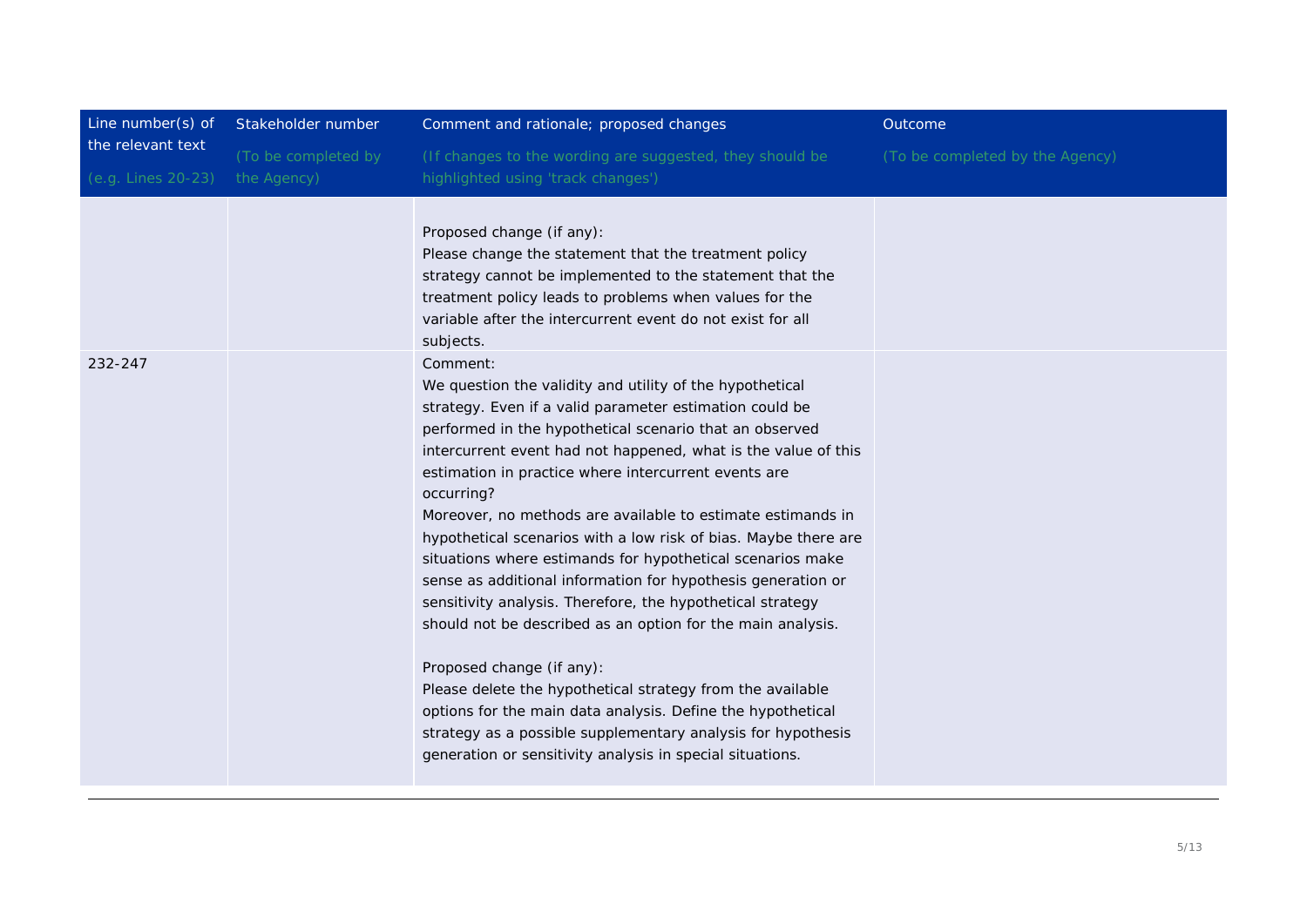| Line number(s) of  | Stakeholder number  | Comment and rationale; proposed changes                                                                                                                                                                                                                                                                                                                                                                                                                                                                                                                                                                                                                          | Outcome                         |
|--------------------|---------------------|------------------------------------------------------------------------------------------------------------------------------------------------------------------------------------------------------------------------------------------------------------------------------------------------------------------------------------------------------------------------------------------------------------------------------------------------------------------------------------------------------------------------------------------------------------------------------------------------------------------------------------------------------------------|---------------------------------|
| the relevant text  | (To be completed by | (If changes to the wording are suggested, they should be                                                                                                                                                                                                                                                                                                                                                                                                                                                                                                                                                                                                         | (To be completed by the Agency) |
| (e.g. Lines 20-23) | the Agency)         | highlighted using 'track changes')                                                                                                                                                                                                                                                                                                                                                                                                                                                                                                                                                                                                                               |                                 |
| 248-263            |                     | Comment:<br>The "principle stratum strategy" is a purely hypothetical<br>construct. Due to the given reason (confounding), principal<br>strata could not be formed by subsets of patients without<br>intercurrent events. Therefore, no methods are available to<br>deal adequately with purely hypothetical principal strata.<br>Proposed change (if any):<br>Please delete the principle stratum strategy from the available<br>options for the main data analysis. Define the principle<br>stratum strategy as a possible supplementary analysis for<br>hypothesis generation or sensitivity analysis in special<br>situations.                               |                                 |
| 264-271            |                     | Comment:<br>The restriction of the data analysis to the period of treatment<br>continuation leads to serious problems due to different follow-<br>up times. Therefore, this strategy should be avoided in<br>general. Maybe there are situations where the "while on<br>treatment" estimand makes sense as additional information<br>for hypothesis generation or sensitivity analysis. However, the<br>"while on treatment" strategy should not be described as an<br>option for the main analysis.<br>Proposed change (if any):<br>Please delete the "while on treatment" strategy from the<br>available options for the main data analysis. Define the "while |                                 |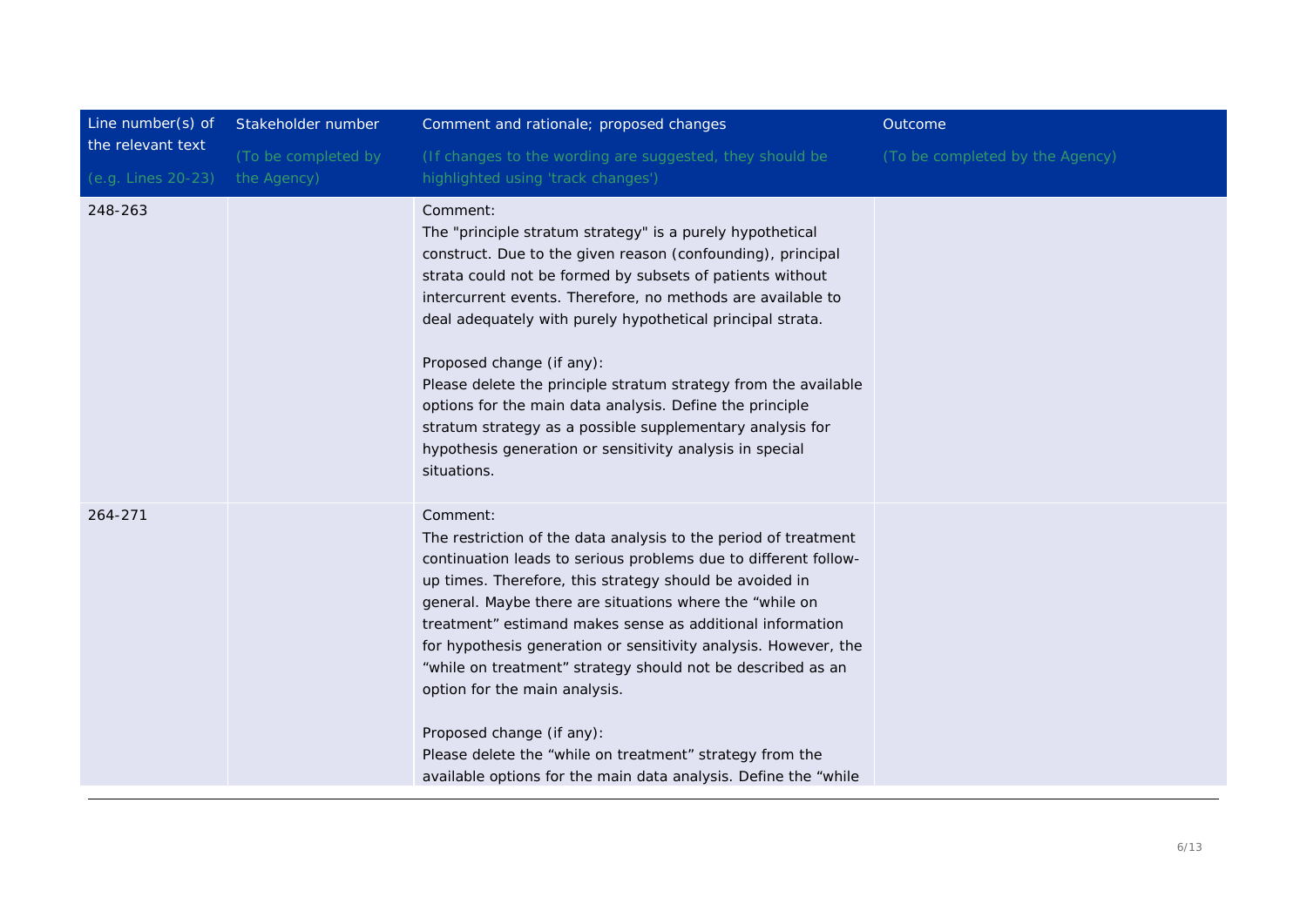| Line number(s) of                       | Stakeholder number                 | Comment and rationale; proposed changes                                                                                                                                                                                                                                                                                                                                                                                                                                                                                                                      | Outcome                         |
|-----------------------------------------|------------------------------------|--------------------------------------------------------------------------------------------------------------------------------------------------------------------------------------------------------------------------------------------------------------------------------------------------------------------------------------------------------------------------------------------------------------------------------------------------------------------------------------------------------------------------------------------------------------|---------------------------------|
| the relevant text<br>(e.g. Lines 20-23) | (To be completed by<br>the Agency) | (If changes to the wording are suggested, they should be<br>highlighted using 'track changes')                                                                                                                                                                                                                                                                                                                                                                                                                                                               | (To be completed by the Agency) |
|                                         |                                    | on treatment" strategy as a possible supplementary analysis<br>for hypothesis generation or sensitivity analysis in special<br>situations.                                                                                                                                                                                                                                                                                                                                                                                                                   |                                 |
| 272-276                                 |                                    | Comment:<br>The five strategies are listed on the same level although only<br>two strategies should be used as the main analysis in practice.<br>Proposed change (if any):<br>Please divide the list of strategies into two parts. One part<br>with options for the main analysis (treatment policy,<br>composite) and a subordinate part with options for<br>supplementary analyses in special situations (hypothetical,<br>principal stratum, while on treatment).                                                                                         |                                 |
| 302-303                                 |                                    | Comment:<br>The formulation "Some estimands, in particular those that are<br>estimated using the observed data, " is unclear and makes<br>no sense.<br>If it means that an estimand is sometimes defined by the data<br>observed, the statement is invalid because theoretical<br>parameters should not be defined by the data observed. If it<br>means that some estimands are estimated by the data<br>observed and others not, the statement is of no use, because<br>an estimand is only meaningful if it is estimable by means of<br>the data observed. |                                 |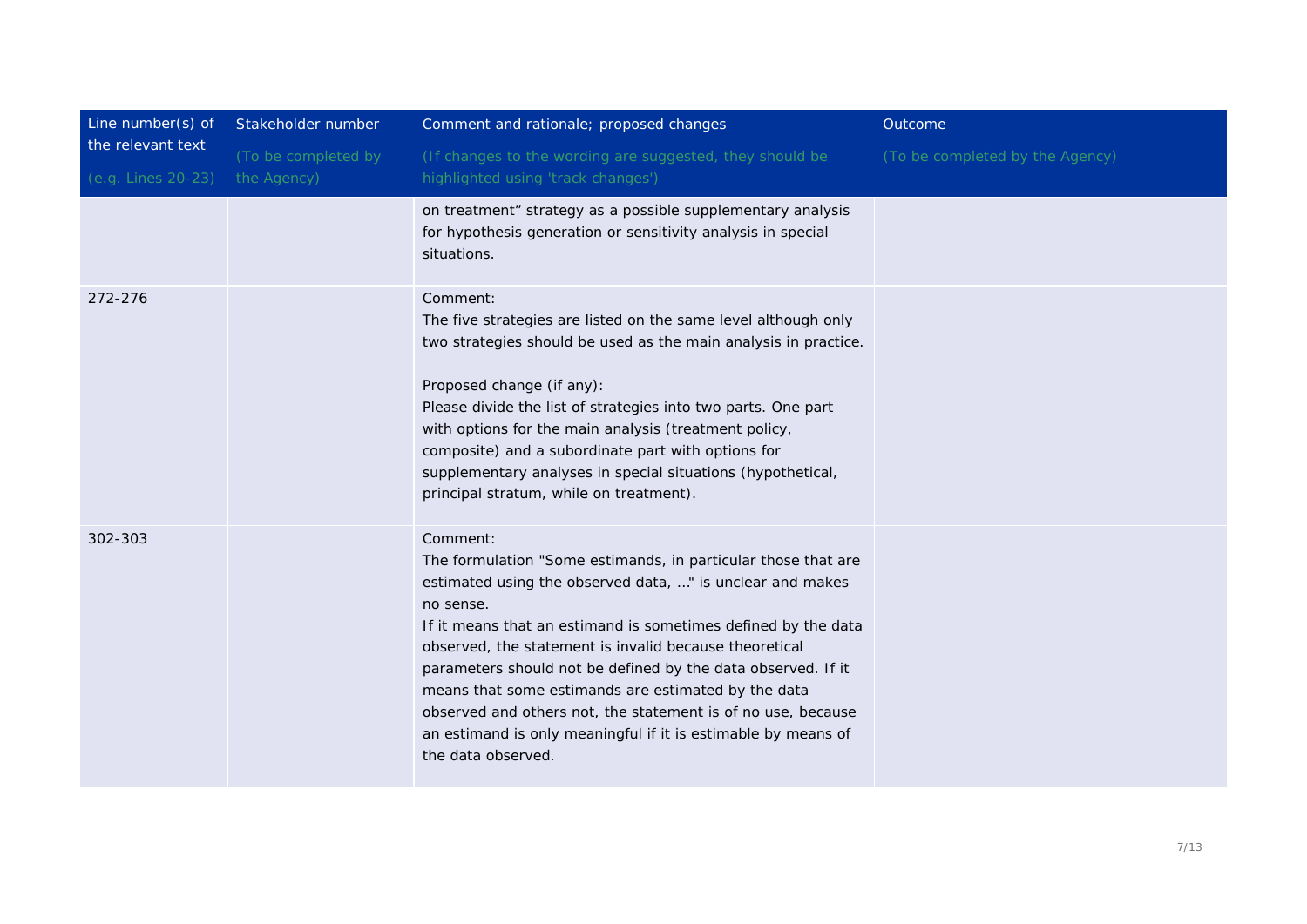| Line number(s) of                       | Stakeholder number                 | Comment and rationale; proposed changes                                                                                                                                                                                                                                                                                                                                                                                                                                                   | Outcome                         |
|-----------------------------------------|------------------------------------|-------------------------------------------------------------------------------------------------------------------------------------------------------------------------------------------------------------------------------------------------------------------------------------------------------------------------------------------------------------------------------------------------------------------------------------------------------------------------------------------|---------------------------------|
| the relevant text<br>(e.g. Lines 20-23) | (To be completed by<br>the Agency) | (If changes to the wording are suggested, they should be<br>highlighted using 'track changes')                                                                                                                                                                                                                                                                                                                                                                                            | (To be completed by the Agency) |
|                                         |                                    | Proposed change (if any):<br>Please delete or revise the statement "Some estimands, in<br>particular those that are estimated using the observed<br>data, ".                                                                                                                                                                                                                                                                                                                              |                                 |
| 337-338                                 |                                    | Comment:<br>The following statement is unclear " but main and sensitivity<br>estimators cannot be identified that are agreed to support a<br>reliable estimate or robust inference."<br>Proposed change (if any):<br>Please clarify what is meant by the statement " but main and<br>sensitivity estimators cannot be identified that are agreed to<br>support a reliable estimate or robust inference."                                                                                  |                                 |
| 464-465                                 |                                    | Comment:<br>It is correct that "Estimation for an estimand  will require<br>stronger and untestable assumptions if measurements are not<br>collected following intercurrent events." Therefore, every<br>effort should be made to collect all relevant data after the<br>occurrence of an intercurrent event.<br>Proposed change (if any):<br>Please add the statement that every effort should be made to<br>collect all relevant data after the occurrence of an intercurrent<br>event. |                                 |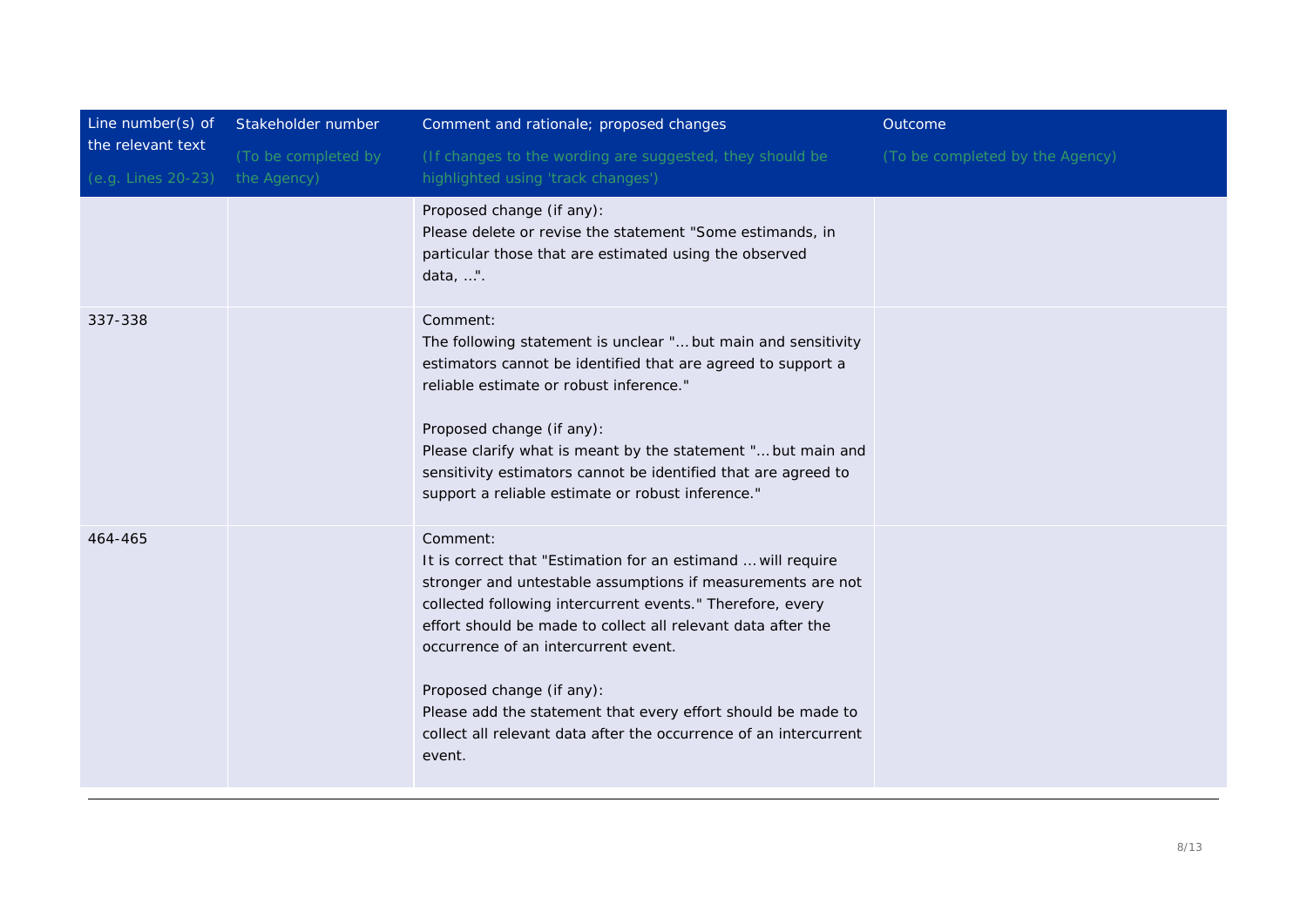| Line number(s) of  | Stakeholder number  | Comment and rationale; proposed changes                                                                                                                                                                                                                                                                                                                                                                                                                                                                                                                                                                                                         | Outcome                         |
|--------------------|---------------------|-------------------------------------------------------------------------------------------------------------------------------------------------------------------------------------------------------------------------------------------------------------------------------------------------------------------------------------------------------------------------------------------------------------------------------------------------------------------------------------------------------------------------------------------------------------------------------------------------------------------------------------------------|---------------------------------|
| the relevant text  | (To be completed by | (If changes to the wording are suggested, they should be                                                                                                                                                                                                                                                                                                                                                                                                                                                                                                                                                                                        | (To be completed by the Agency) |
| (e.g. Lines 20-23) | the Agency)         | highlighted using 'track changes')                                                                                                                                                                                                                                                                                                                                                                                                                                                                                                                                                                                                              |                                 |
| 468-471            |                     | Comment:<br>It is correct that " the estimation of estimands constructed<br>using a strategy that requires a hypothetical scenario to<br>address an intercurrent event entails careful specification of<br>the hypothetical conditions and will necessarily rely on<br>modelling assumptions that are untestable ". Therefore, the<br>corresponding analysis should not be used as the main<br>analysis for decision-making.<br>Proposed change (if any):<br>Please add the statement that methods relying on strong<br>untestable assumptions should not be used as the main<br>analysis for decision-making.                                  |                                 |
| 472-473            |                     | Comment:<br>It is correct that " estimation of a treatment effect within a<br>principal stratum of the population will be confounded unless<br>the subjects within that stratum can be identified before<br>randomisation." If the subjects can be identified before<br>randomisation, the principal stratum strategy is nothing more<br>than a conventional subgroup analysis. If this is not the case,<br>the principal stratum strategy can only be used as a<br>supplementary analysis but not as the main analysis for<br>decision-making.<br>Proposed change (if any):<br>Do not use the term "principal stratum strategy" for situations |                                 |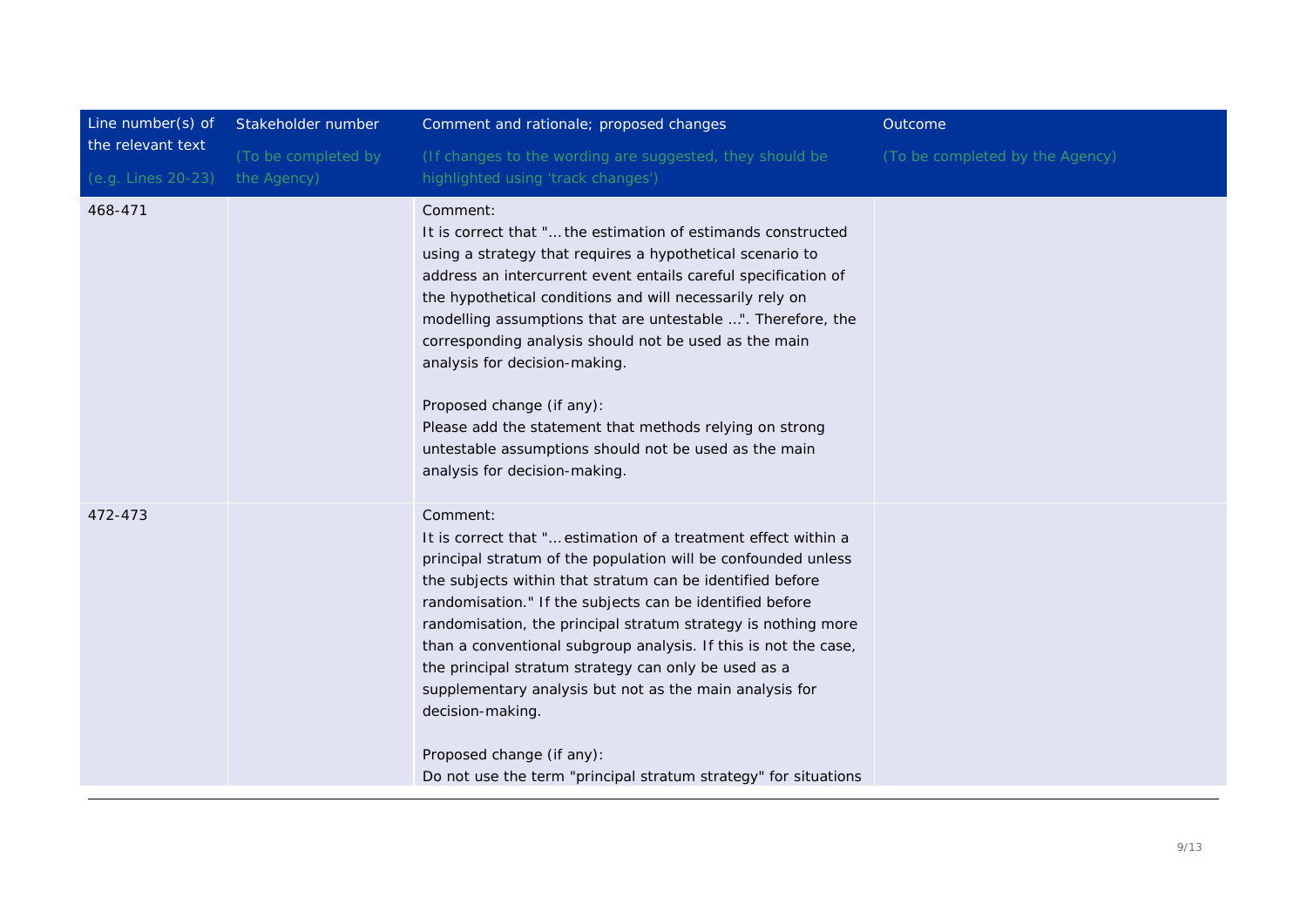| Line number(s) of                       | Stakeholder number                 | Comment and rationale; proposed changes                                                                                                                                                                                                                                                                                              | Outcome                         |
|-----------------------------------------|------------------------------------|--------------------------------------------------------------------------------------------------------------------------------------------------------------------------------------------------------------------------------------------------------------------------------------------------------------------------------------|---------------------------------|
| the relevant text<br>(e.g. Lines 20-23) | (To be completed by<br>the Agency) | (If changes to the wording are suggested, they should be<br>highlighted using 'track changes')                                                                                                                                                                                                                                       | (To be completed by the Agency) |
|                                         |                                    | of a conventional subgroup analysis. In all other cases, do not<br>describe the principal stratum strategy as an option for the<br>main analysis.                                                                                                                                                                                    |                                 |
| 615                                     |                                    | Comment:<br>The method for statistical analysis is described as " analysis<br>of variance model with treatment group as a factor ". In the<br>situation considered, the corresponding ANOVA model is<br>reduced to the conventional t-test.<br>Proposed change (if any):<br>Please replace "analysis of variance model" by "t-test". |                                 |
| 682                                     |                                    | Comment:<br>In the situation considered, the use of logistic regression is<br>not required. A simple 2x2 table with an adequate statistical<br>test would be sufficient.<br>Proposed change (if any):<br>Please replace "logistic regression" by "2x2 table with an<br>adequate statistical test".                                   |                                 |
| 692-713                                 |                                    | Comment:<br>We question the usefulness of a hypothetical setting in which<br>it is assumed that rescue medication was not available. No<br>regulatory decisions should be based upon such an analysis.                                                                                                                               |                                 |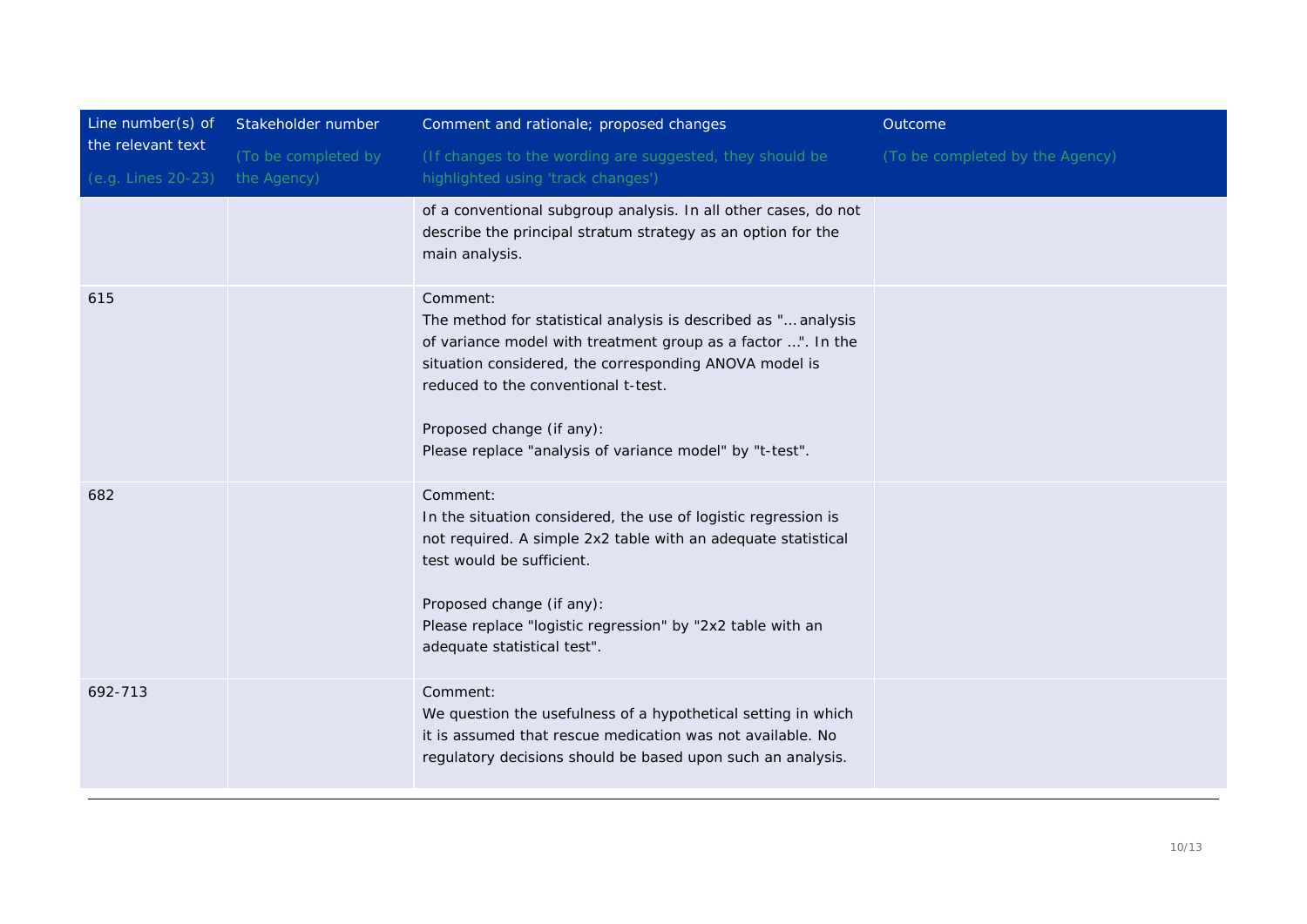| Line number(s) of                       | Stakeholder number                 | Comment and rationale; proposed changes                                                                                                                                                                                                                                                                                                                                                                                                                                                                                                                   | Outcome                         |
|-----------------------------------------|------------------------------------|-----------------------------------------------------------------------------------------------------------------------------------------------------------------------------------------------------------------------------------------------------------------------------------------------------------------------------------------------------------------------------------------------------------------------------------------------------------------------------------------------------------------------------------------------------------|---------------------------------|
| the relevant text<br>(e.g. Lines 20-23) | (To be completed by<br>the Agency) | (If changes to the wording are suggested, they should be<br>highlighted using 'track changes')                                                                                                                                                                                                                                                                                                                                                                                                                                                            | (To be completed by the Agency) |
|                                         |                                    | Proposed change (if any):<br>Please clearly describe that an analysis in hypothetical settings<br>may be used as a supplementary analysis in special situations.                                                                                                                                                                                                                                                                                                                                                                                          |                                 |
| 724-725                                 |                                    | Comment:<br>It is not difficult to identify members of this hypothetical<br>population in advance; it is, in general, impossible.<br>Proposed change (if any):<br>Please describe that it is, in general, impossible to identify<br>members of this hypothetical population in advance and that<br>such an analysis should only be used as a supplementary<br>analysis in special situations.                                                                                                                                                             |                                 |
| 735                                     |                                    | Comment:<br>It is correct that "An appropriate analysis needs to account for<br>this confounding." However, no possible methods are<br>described, not even in an exemplary way. Indeed, no method<br>is available that guarantees to account for all known and<br>unknown confounders.<br>Proposed change (if any):<br>Please add that there is no robust method available in practice<br>to deal with all known and unknown confounders and that the<br>corresponding analysis should only be used as a<br>supplementary analysis in special situations. |                                 |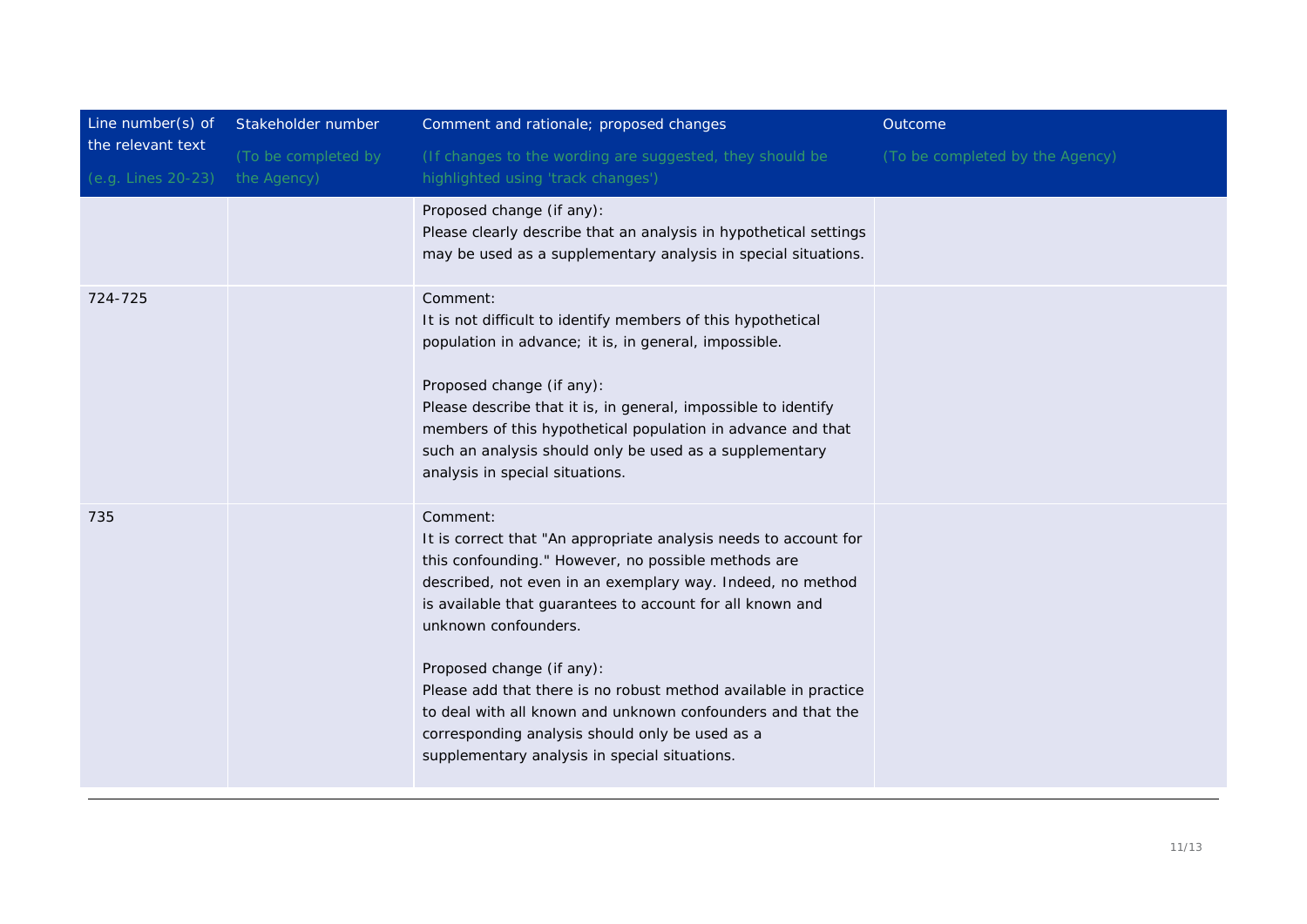| Line number(s) of  | Stakeholder number  | Comment and rationale; proposed changes                                                                                                                                                                                                                                                                                                                                                                                                                                            | Outcome                         |
|--------------------|---------------------|------------------------------------------------------------------------------------------------------------------------------------------------------------------------------------------------------------------------------------------------------------------------------------------------------------------------------------------------------------------------------------------------------------------------------------------------------------------------------------|---------------------------------|
| the relevant text  | (To be completed by | (If changes to the wording are suggested, they should be                                                                                                                                                                                                                                                                                                                                                                                                                           | (To be completed by the Agency) |
| (e.g. Lines 20-23) | the Agency)         | highlighted using 'track changes')                                                                                                                                                                                                                                                                                                                                                                                                                                                 |                                 |
| 743                |                     | Comment:<br>The defined variable "average of the designated<br>measurements while on randomised treatment" frequently<br>leads to serious problems because the corresponding<br>comparison is unfair due to different follow-up times.<br>Proposed change (if any):<br>Please describe the problems of unfair comparisons due to<br>different follow-up times and add that the corresponding<br>analysis should only be used as a supplementary analysis in<br>special situations. |                                 |
| 748-750            |                     | Comment:<br>There is almost always an interest in trial objectives that<br>would require the collection of data after switching to rescue<br>medication.<br>Proposed change (if any):<br>Please revise the statement and state that, in general, the<br>collection of data after switching to rescue medication is<br>required.                                                                                                                                                    |                                 |
| 802                |                     | Comment:<br>Again, the consideration of the hypothetical setting in which<br>rescue medication would not be available is of no use in<br>practice (see above).                                                                                                                                                                                                                                                                                                                     |                                 |